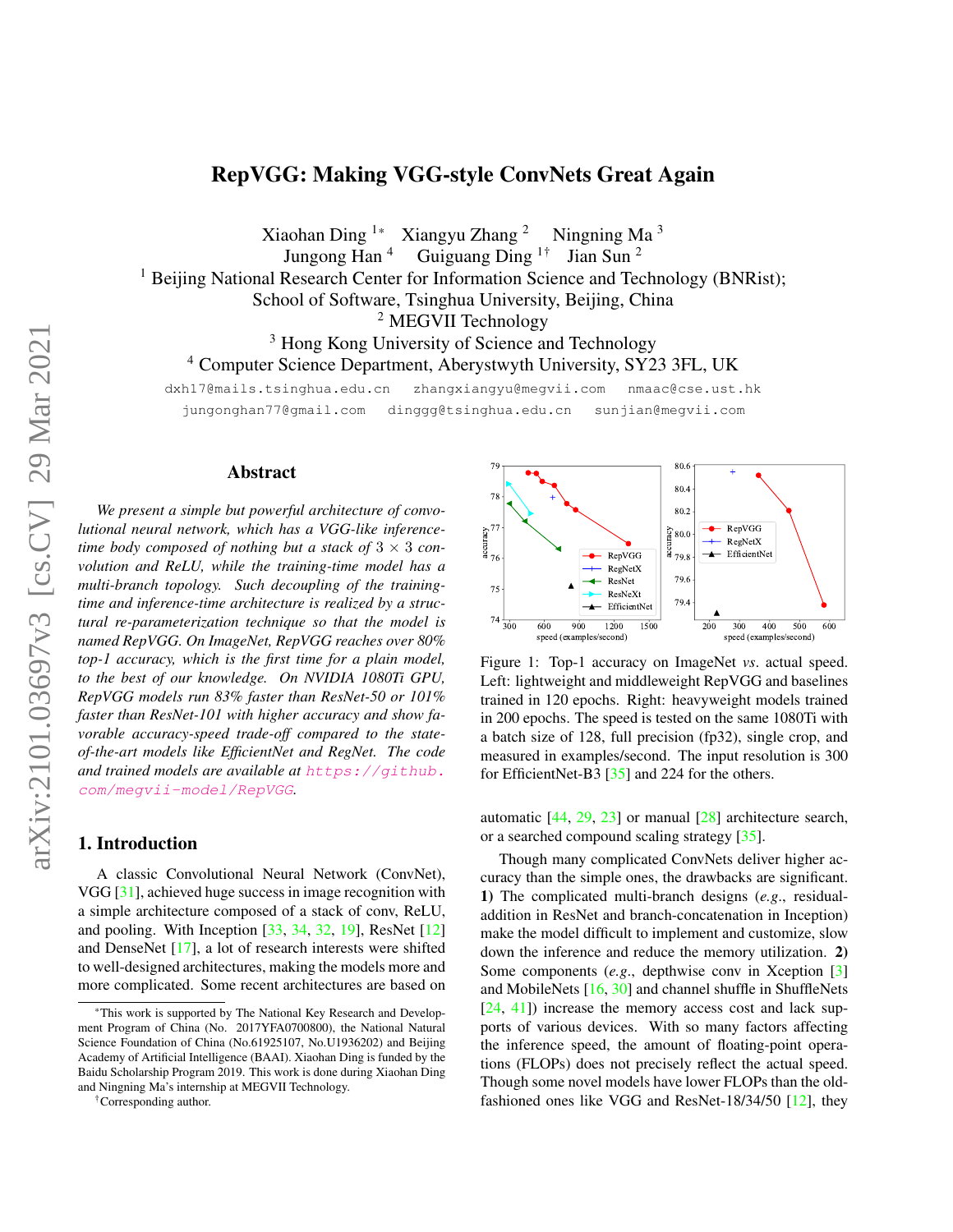<span id="page-1-2"></span><span id="page-1-1"></span>

Figure 2: Sketch of RepVGG architecture. RepVGG has 5 stages and conducts down-sampling via stride-2 convolution at the beginning of a stage. Here we only show the first 4 layers of a specific stage. As inspired by ResNet [\[12\]](#page-8-1), we also use identity and  $1 \times 1$  branches, but only for training.

may not run faster (Table. [4\)](#page-6-0). Consequently, VGG and the original versions of ResNets are still heavily used for realworld applications in both academia and industry.

In this paper, we propose RepVGG, a VGG-style architecture which outperforms many complicated models (Fig. [1\)](#page-0-0). RepVGG has the following advantages.

- The model has a VGG-like plain (a.k.a. feed-forward) topology  $\frac{1}{1}$  $\frac{1}{1}$  $\frac{1}{1}$  without any branches, which means every layer takes the output of its only preceding layer as input and feeds the output into its only following layer.
- The model's body uses only  $3 \times 3$  conv and ReLU.
- The concrete architecture (including the specific depth and layer widths) is instantiated with no automatic search [\[44\]](#page-9-5), manual refinement [\[28\]](#page-9-7), compound scaling [\[35\]](#page-9-4), nor other heavy designs.

It is challenging for a plain model to reach a comparable level of performance as the multi-branch architectures. An explanation is that a multi-branch topology, *e.g*., ResNet, makes the model an implicit ensemble of numerous shallower models [\[36\]](#page-9-10), so that training a multi-branch model avoids the gradient vanishing problem.

Since the benefits of multi-branch architecture are all for training and the drawbacks are undesired for inference, we propose to *decouple the training-time multibranch and inference-time plain architecture* via *structural re-parameterization*, which means converting the architecture from one to another via transforming its parameters. To be specific, a network structure is coupled with a set of parameters, *e.g*., a conv layer is represented by a 4th-order kernel tensor. If the parameters of a certain structure can be converted into another set of parameters coupled by another structure, we can equivalently replace the former with the latter, so that the overall network architecture is changed.

Specifically, we construct the training-time RepVGG using identity and  $1 \times 1$  branches, which is inspired by ResNet but in a different way that the branches can be removed by structural re-parameterization (Fig. [2,](#page-1-1)[4\)](#page-4-0). After training, we perform the transformation with simple algebra, as an identity branch can be regarded as a degraded  $1 \times 1$  conv, and the latter can be further regarded as a degraded  $3 \times 3$  conv, so that we can construct a single  $3 \times 3$  kernel with the trained parameters of the original  $3 \times 3$  kernel, identity and  $1 \times 1$ branches and batch normalization (BN) [\[19\]](#page-8-0) layers. Consequently, the transformed model has a stack of  $3 \times 3$  conv layers, which is saved for test and deployment.

Notably, the body of an inference-time RepVGG only has one single type of operator:  $3 \times 3$  conv followed by ReLU, which makes RepVGG fast on generic computing devices like GPUs. Even better, RepVGG allows for specialized hardware to achieve even higher speed because given the chip size and power consumption, the fewer types of operators we require, the more computing units we can integrate onto the chip. Consequently, an inference chip specialized for RepVGG can have an enormous number of  $3\times3$ -ReLU units and fewer memory units (because the plain topology is memory-economical, as shown in Fig. [3\)](#page-3-0). Our contributions are summarized as follows.

- We propose RepVGG, a simple architecture with favorable speed-accuracy trade-off compared to the state-of-the-arts.
- We propose to use structural re-parameterization to decouple a training-time multi-branch topology with an inference-time plain architecture.
- We show the effectiveness of RepVGG in image classification and semantic segmentation, and the efficiency and ease of implementation.

### 2. Related Work

### 2.1. From Single-path to Multi-branch

After VGG [\[31\]](#page-9-0) raised the top-1 accuracy of ImageNet classification to above 70%, there have been many innovations in making ConvNets complicated for high performance, *e.g.*, the contemporary GoogLeNet [\[33\]](#page-9-1) and later Inception models [\[34,](#page-9-2) [32,](#page-9-3) [19\]](#page-8-0) adopted elaborately designed multi-branch architectures, ResNet [\[12\]](#page-8-1) proposed a simplified two-branch architecture, and DenseNet [\[17\]](#page-8-2) made the topology more complicated by connecting lower-level layers with numerous higher-level ones. Neural architecture search (NAS) [\[44,](#page-9-5) [29,](#page-9-6) [23,](#page-8-3) [35\]](#page-9-4) and manual designing space design [\[28\]](#page-9-7) can generate ConvNets with higher performance but at the costs of vast computing resources or

<span id="page-1-0"></span><sup>&</sup>lt;sup>1</sup> In this paper, a network *topology* only focuses on how the components connect to others, an *architecture* refers to the topology together with the specification of components like depth and width, and a *structure* may refer to any component or part of the architecture.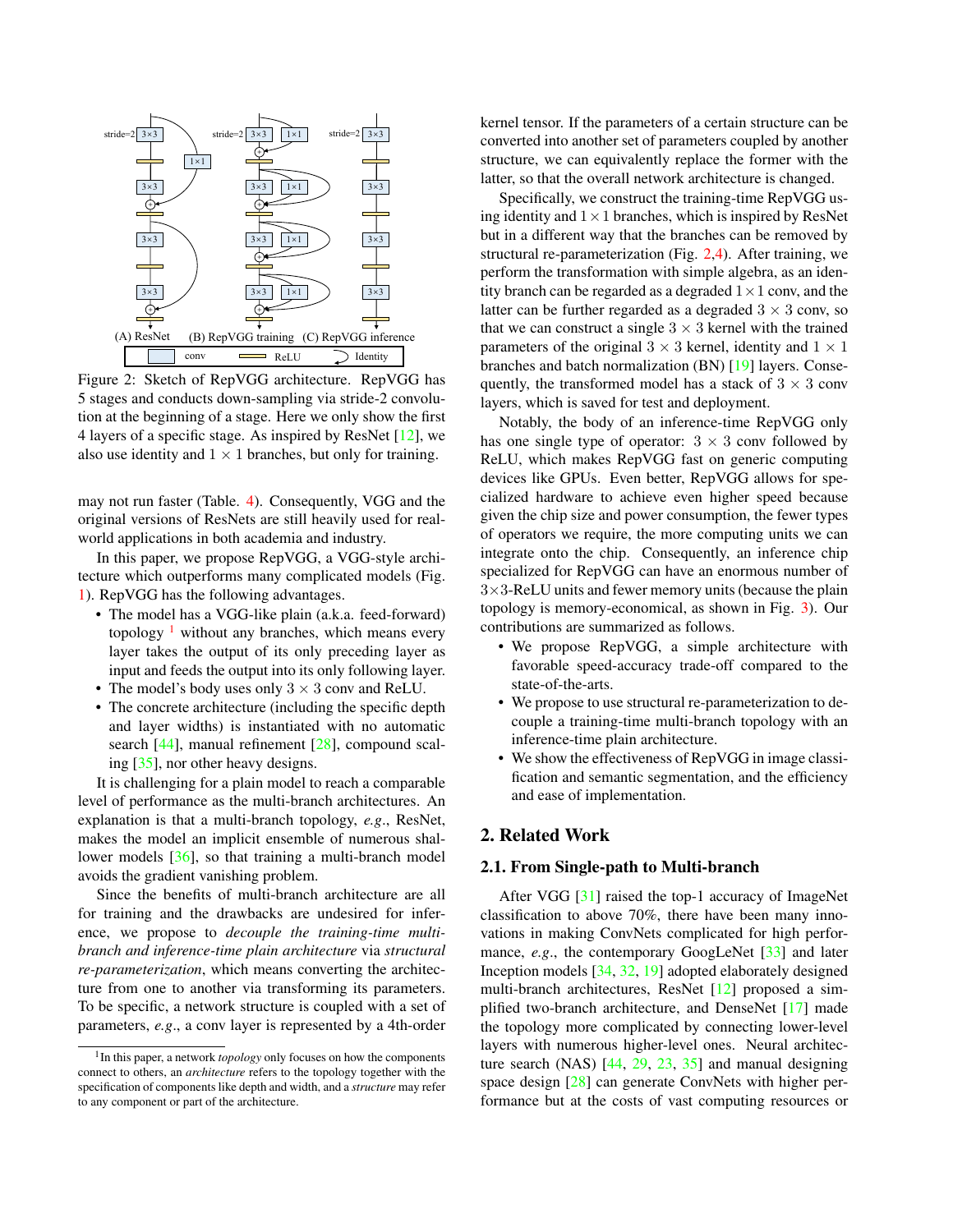<span id="page-2-4"></span>manpower. Some large versions of NAS-generated models are even not trainable on ordinary GPUs, hence limiting the applications. Except for the inconvenience of implementation, the complicated models may reduce the degree of parallelism [\[24\]](#page-8-6) hence slow down the inference.

### <span id="page-2-3"></span>2.2. Effective Training of Single-path Models

There have been some attempts to train ConvNets without branches. However, the prior works mainly sought to make the very deep models converge with reasonable accuracy, but not achieve better performance than the complicated models. Consequently, the methods and resultant models were neither simple nor practical. An initialization method [\[37\]](#page-9-11) was proposed to train extremely deep plain ConvNets. With a mean-field-theory-based scheme, 10,000-layer networks were trained over 99% accuracy on MNIST and 82% on CIFAR-10. Though the models were not practical (even LeNet-5 [\[21\]](#page-8-7) can reach 99.3% accuracy on MNIST and VGG-16 can reach above 93% on CIFAR-10), the theoretical contributions were insightful. A recent work [\[25\]](#page-8-8) combined several techniques including Leaky ReLU, max-norm and careful initialization. On ImageNet, it showed that a plain ConvNet with 147M parameters could reach 74.6% top-1 accuracy, which was 2% lower than its reported baseline (ResNet-101, 76.6%, 45M parameters).

Notably, this paper is not merely a demonstration that plain models can converge reasonably well, and does not intend to train extremely deep ConvNets like ResNets. Rather, we aim to build a simple model with reasonable depth and favorable accuracy-speed trade-off, which can be simply implemented with the most common components (*e.g*., regular conv and BN) and simple algebra.

### 2.3. Model Re-parameterization

DiracNet [\[39\]](#page-9-12) is a re-parameterization method related to ours. It builds deep plain models by encoding the kernel of a conv layer as  $\overline{W} = \text{diag}(a)I + \text{diag}(b)W_{\text{norm}}$ , where  $\hat{W}$  is the eventual weight used for convolution (a 4thorder tensor viewed as a matrix), a and b are learned vectors, and  $W_{norm}$  is the normalized learnable kernel. Compared to ResNets with comparable amount of parameters, the top-1 accuracy of DiracNet is 2.29% lower on CIFAR-100 (78.46% *vs*. 80.75%) and 0.62% lower on ImageNet (72.21% of DiracNet-34 *vs*. 72.83% of ResNet-34). Dirac-Net differs from our method in two aspects. 1) The trainingtime behavior of RepVGG is implemented by the actual dataflow through a concrete structure which can be later converted into another, while DiracNet merely uses another mathematical expression of conv kernels for easier optimization. In other words, a training-time RepVGG is a real multi-branch model, but a DiracNet is not. 2) The performance of a DiracNet is higher than a normally parameterized plain model but lower than a comparable

ResNet, while RepVGG models outperform ResNets by a large margin. Asym Conv Block (ACB) [\[10\]](#page-8-9), DO-Conv [\[1\]](#page-8-10) and ExpandNet [\[11\]](#page-8-11) can also be viewed as structural reparameterization in the sense that they convert a block into a conv. Compared to our method, the difference is that they are designed for component-level improvements and used as a drop-in replacement for conv layers in any architecture, while our structural re-parameterization is critical for training plain ConvNets, as shown in Sect. [4.2.](#page-6-1)

### <span id="page-2-2"></span>2.4. Winograd Convolution

RepVGG uses only  $3 \times 3$  conv because it is highly optimized by some modern computing libraries like NVIDIA cuDNN [\[2\]](#page-8-12) and Intel MKL [\[18\]](#page-8-13) on GPU and CPU. Table. [1](#page-3-1) shows the theoretical FLOPs, actual running time and computational density (measured in Tera FLoating-point Operations Per Second, TFLOPS)  $2$  tested with cuDNN 7.5.0 on a 1080Ti GPU. The theoretical computational density of  $3 \times 3$ conv is around  $4\times$  as the others, suggesting the total theoretical FLOPs is not a comparable proxy for the actual speed among different architectures. Winograd [\[20\]](#page-8-14) is a classic algorithm for accelerating  $3 \times 3$  conv (only if the stride is 1), which has been well supported (and enabled by default) by libraries like cuDNN and MKL. For example, with the standard  $F(2 \times 2, 3 \times 3)$  Winograd, the amount of multiplications (MULs) of a  $3 \times 3$  conv is reduced to  $\frac{4}{9}$  of the original. Since the multiplications are much more time-consuming than additions, we count the MULs to measure the computational costs with Winograd support (denoted by Wino MULs in Table. [4,](#page-6-0) [5\)](#page-6-2). Note that the specific computing library and hardware determine whether to use Winograd for each operator because small-scale convolutions may not be accelerated due to the memory overhead.<sup>[3](#page-2-1)</sup>

### 3. Building RepVGG via Structural Re-param

#### 3.1. Simple is Fast, Memory-economical, Flexible

There are at least three reasons for using simple ConvNets: they are fast, memory-economical and Flexible.

Fast Many recent multi-branch architectures have lower theoretical FLOPs than VGG but may not run faster. For example, VGG-16 has  $8.4\times$  FLOPs as EfficientNet-B3 [\[35\]](#page-9-4) but runs  $1.8 \times$  faster on 1080Ti (Table. [4\)](#page-6-0), which means the computational density of the former is  $15\times$  as the latter. Except for the acceleration brought by Winograd conv, the discrepancy between FLOPs and speed can be attributed to

<span id="page-2-0"></span> $^{2}$ As a common practice, we count a multiply-add as a single operation when counting the theoretical FLOPs, but hardware vendors like NVIDIA usually count it as two operations when reporting the TFLOPS.

<span id="page-2-1"></span><sup>&</sup>lt;sup>3</sup>Our results are manually tested operator-by-operator with cuDNN 7.5.0, 1080Ti. For each stride-1  $3 \times 3$  conv, we test its time usage along with a stride-2 counterpart of the same FLOPs. We assume the former uses  $F(2 \times 2, 3 \times 3)$  Winograd if the latter runs significantly slower. Such a testing method is approximate hence the results are for reference only.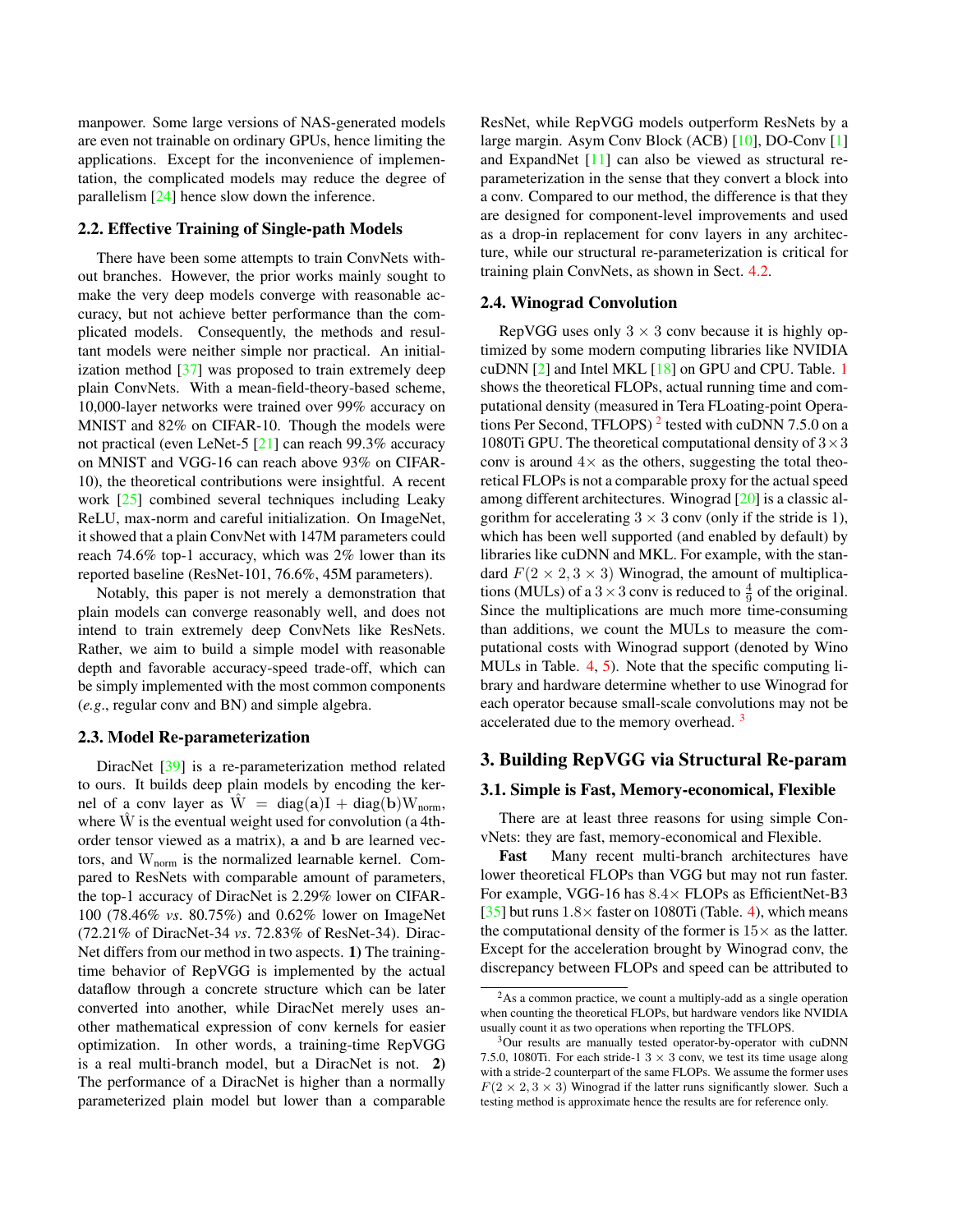<span id="page-3-2"></span><span id="page-3-1"></span>Table 1: Speed test with varying kernel size and batch size  $= 32$ , input channels  $=$  output channels  $= 2048$ , resolution  $=$  $56\times56$ , stride = 1 on NVIDIA 1080Ti. The results of time usage are average of 10 runs after warming up the hardware.

| Kernel       | Theoretical | Time         | Theoretical   |
|--------------|-------------|--------------|---------------|
| size         | FLOPs(B)    | usage $(ms)$ | <b>TFLOPS</b> |
| $1 \times 1$ | 420.9       | 84.5         | 9.96          |
| $3 \times 3$ | 3788.1      | 198.8        | 38.10         |
| $5 \times 5$ | 10522.6     | 2092.5       | 10.57         |
| $7 \times 7$ | 20624.4     | 4394.3       | 9.38          |

two important factors that have considerable affection on speed but are not taken into account by FLOPs: the memory access cost (MAC) and degree of parallelism [\[24\]](#page-8-6). For example, though the required computations of branch addition or concatenation are negligible, the MAC is significant. Moreover, MAC constitutes a large portion of time usage in groupwise convolution. On the other hand, a model with high degree of parallelism could be much faster than another one with low degree of parallelism, under the same FLOPs. As multi-branch topology is widely adopted in Inception and auto-generated architectures, multiple small operators are used instead of a few large ones. A prior work [\[24\]](#page-8-6) reported that the number of fragmented operators (*i.e*. the number of individual conv or pooling operations in one building block) in NASNET-A [\[43\]](#page-9-13) is 13, which is unfriendly to devices with strong parallel computing powers like GPU and introduces extra overheads such as kernel launching and synchronization. In contrast, this number is 2 or 3 in ResNets, and we make it 1: a single conv.

Memory-economical The multi-branch topology is memory-inefficient because the results of every branch need to be kept until the addition or concatenation, significantly raising the peak value of memory occupation. Fig. [3](#page-3-0) shows that the input to a residual block need to be kept until the addition. Assuming the block maintains the feature map size, the peak value of extra memory occupation is  $2 \times$  as the input. In contrast, a plain topology allows the memory occupied by the inputs to a specific layer to be immediately released when the operation is finished. When designing specialized hardware, a plain ConvNet allows deep memory optimizations and reduces the costs of memory units so that we can integrate more computing units onto the chip.

Flexible The multi-branch topology imposes constraints on the architectural specification. For example, ResNet requires the conv layers to be organized as residual blocks, which limits the flexibility because the last conv layers of every residual block have to produce tensors of the same shape, or the shortcut addition will not make sense. Even worse, multi-branch topology limits the application of channel pruning  $[22, 14]$  $[22, 14]$  $[22, 14]$ , which is a practical technique to remove some unimportant channels, and some methods can optimize the model structure by automatically discovering

<span id="page-3-0"></span>

Figure 3: Peak memory occupation in residual and plain model. If the residual block maintains the size of feature map, the peak value of extra memory occupied by feature maps will be  $2\times$  as the input. The memory occupied by the parameters is small compared to the features hence ignored.

the appropriate width of each layer [\[8\]](#page-8-17). However, multibranch models make pruning tricky and result in significant performance degradation or low acceleration ratio [\[7,](#page-8-18) [22,](#page-8-15) [9\]](#page-8-19). In contrast, a plain architecture allows us to freely configure every conv layer according to our requirements and prune to obtain a better performance-efficiency trade-off.

### 3.2. Training-time Multi-branch Architecture

Plain ConvNets have many strengths but one fatal weakness: the poor performance. For example, with modern components like BN [\[19\]](#page-8-0), a VGG-16 can reach over 72% top-1 accuracy on ImageNet, which seems outdated. Our structural re-parameterization method is inspired by ResNet, which explicitly constructs a shortcut branch to model the information flow as  $y = x + f(x)$  and uses a residual block to learn  $f$ . When the dimensions of  $x$  and  $f(x)$  do not match, it becomes  $y = g(x) + f(x)$ , where  $g(x)$ is a convolutional shortcut implemented by a  $1 \times 1$  conv. An explanation for the success of ResNets is that such a multibranch architecture makes the model an implicit ensemble of numerous shallower models  $[36]$ . Specifically, with n blocks, the model can be interpreted as an ensemble of  $2^n$ models, since every block branches the flow into two paths.

Since the multi-branch topology has *drawbacks for inference* but the branches seem *beneficial to training* [\[36\]](#page-9-10), we use multiple branches to make an *only-training-time* ensemble of numerous models. To make most of the members shallower or simpler, we use ResNet-like identity (only if the dimensions match) and  $1 \times 1$  branches so that the training-time information flow of a building block is  $y =$  $x + q(x) + f(x)$ . We simply stack several such blocks to construct the training-time model. From the same perspective as  $[36]$ , the model becomes an ensemble of  $3^n$  members with  $n$  such blocks.

#### 3.3. Re-param for Plain Inference-time Model

In this subsection, we describe how to convert a trained block into a single  $3 \times 3$  conv layer for inference. Note that we use BN in each branch before the addition (Fig. [4\)](#page-4-0). Formally, we use  $W^{(3)} \in \mathbb{R}^{C_2 \times C_1 \times 3 \times 3}$  to denote the kernel of a  $3 \times 3$  conv layer with  $C_1$  input channels and  $C_2$  out-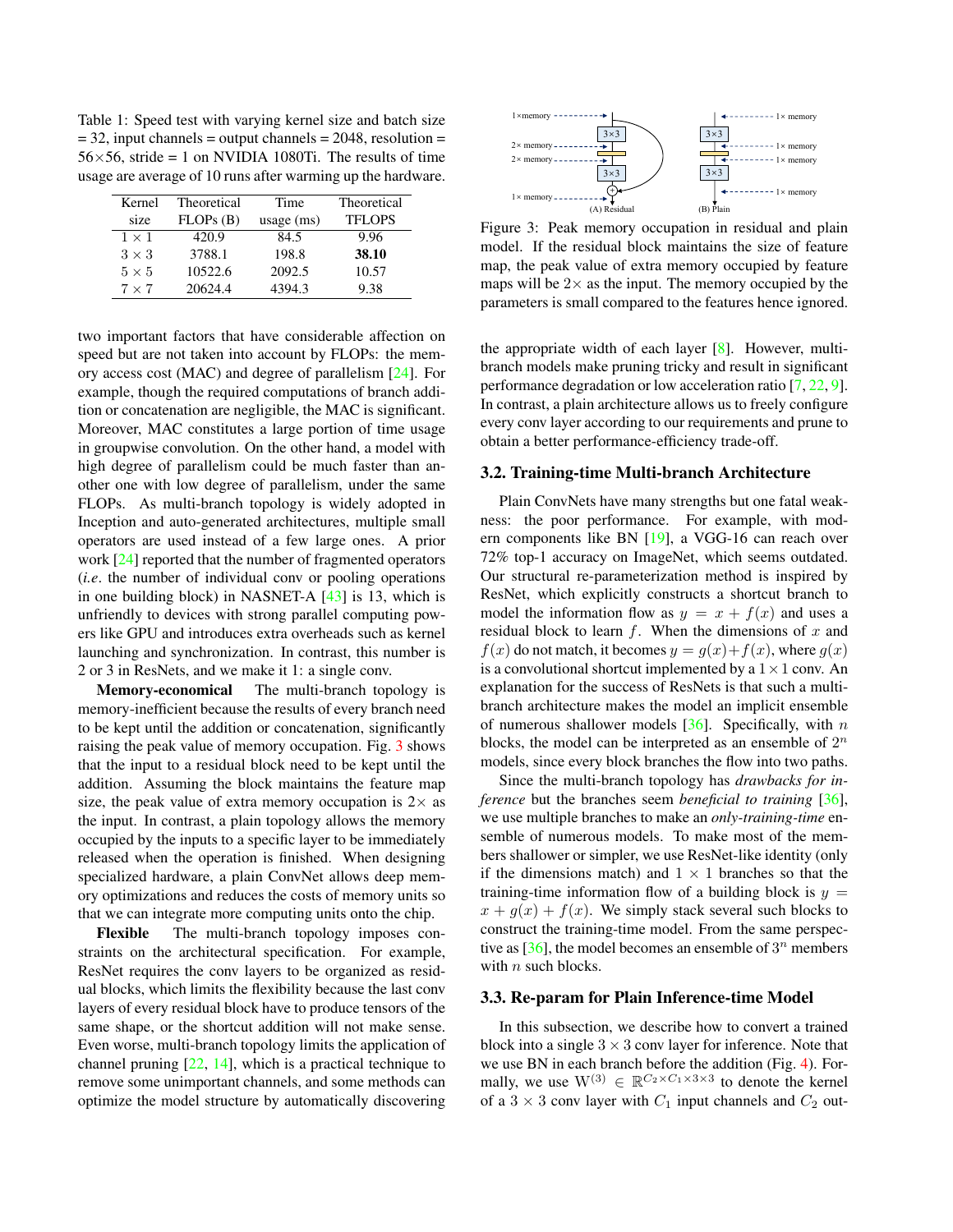<span id="page-4-2"></span>put channels, and  $W^{(1)} \in \mathbb{R}^{C_2 \times C_1}$  for the kernel of  $1 \times 1$ branch. We use  $\mu^{(3)}$ ,  $\sigma^{(3)}$ ,  $\gamma^{(3)}$ ,  $\beta^{(3)}$  as the accumulated mean, standard deviation and learned scaling factor and bias of the BN layer following  $3 \times 3$  conv,  $\boldsymbol{\mu}^{(1)}, \boldsymbol{\sigma}^{(1)}, \boldsymbol{\gamma}^{(1)}, \boldsymbol{\beta}^{(1)}$ for the BN following  $1 \times 1$  conv, and  $\boldsymbol{\mu}^{(0)}, \boldsymbol{\sigma}^{(0)}, \boldsymbol{\gamma}^{(0)}, \boldsymbol{\beta}^{(0)}$ for the identity branch. Let  $M^{(1)} \in \mathbb{R}^{N \times C_1 \times H_1 \times W_1}$ ,  $M^{(2)} \in \mathbb{R}^{N \times C_2 \times H_2 \times W_2}$  be the input and output, respectively, and  $*$  be the convolution operator. If  $C_1 = C_2, H_1 =$  $H_2, W_1 = W_2$ , we have

$$
M^{(2)} = \text{bn}(M^{(1)} * W^{(3)}, \boldsymbol{\mu}^{(3)}, \boldsymbol{\sigma}^{(3)}, \boldsymbol{\gamma}^{(3)}, \boldsymbol{\beta}^{(3)}) + \text{bn}(M^{(1)} * W^{(1)}, \boldsymbol{\mu}^{(1)}, \boldsymbol{\sigma}^{(1)}, \boldsymbol{\gamma}^{(1)}, \boldsymbol{\beta}^{(1)}) \quad (1) + \text{bn}(M^{(1)}, \boldsymbol{\mu}^{(0)}, \boldsymbol{\sigma}^{(0)}, \boldsymbol{\gamma}^{(0)}, \boldsymbol{\beta}^{(0)}).
$$

Otherwise, we simply use no identity branch, hence the above equation only has the first two terms. Here bn is the inference-time BN function, formally,  $\forall 1 \leq i \leq C_2$ ,

$$
\text{bn}(M, \boldsymbol{\mu}, \boldsymbol{\sigma}, \boldsymbol{\gamma}, \boldsymbol{\beta})_{:, i, :, :} = (M_{:, i, :, :} - \boldsymbol{\mu}_i) \frac{\gamma_i}{\sigma_i} + \beta_i. \quad (2)
$$

We first convert every BN and its preceding conv layer into a conv with a bias vector. Let  $\{W', b'\}$  be the kernel and bias converted from  $\{W, \mu, \sigma, \gamma, \beta\}$ , we have

<span id="page-4-1"></span>
$$
W'_{i,:,:,:} = \frac{\gamma_i}{\sigma_i} W_{i,:,:,:}, \quad \mathbf{b}'_i = -\frac{\mu_i \gamma_i}{\sigma_i} + \beta_i. \tag{3}
$$

Then it is easy to verify that  $\forall 1 \leq i \leq C_2$ ,

$$
\mathsf{bn}(M*W,\boldsymbol{\mu},\boldsymbol{\sigma},\boldsymbol{\gamma},\boldsymbol{\beta})_{:,i,:,:} = (M*W')_{:,i,:,:} + \mathbf{b}'_i.
$$
 (4)

This transformation also applies to the identity branch because an identity can be viewed as a  $1 \times 1$  conv with an identity matrix as the kernel. After such transformations, we will have one  $3 \times 3$  kernel, two  $1 \times 1$  kernels, and three bias vectors. Then we obtain the final bias by adding up the three bias vectors, and the final  $3 \times 3$  kernel by adding the  $1\times1$  kernels onto the central point of  $3\times3$  kernel, which can be easily implemented by first zero-padding the two  $1 \times 1$ kernels to  $3 \times 3$  and adding the three kernels up, as shown in Fig. [4.](#page-4-0) Note that the equivalence of such transformations requires the  $3 \times 3$  and  $1 \times 1$  layer to have the same stride, and the padding configuration of the latter shall be one pixel less than the former. For example, for a  $3 \times 3$  layer that pads the input by one pixel, which is the most common case, the  $1 \times 1$  layer should have padding = 0.

### 3.4. Architectural Specification

Table. [2](#page-5-0) shows the specification of RepVGG including the depth and width. RepVGG is VGG-style in the sense that it adopts a plain topology and heavily uses  $3 \times 3$  conv, but it does not use max pooling like VGG because we desire the body to have only one type of operator. We arrange the  $3\times3$  layers into 5 stages, and the first layer of a stage downsamples with the stride  $= 2$ . For image classification, we use

<span id="page-4-0"></span>

Figure 4: Structural re-parameterization of a RepVGG block. For the ease of visualization, we assume  $C_2 = C_1$  = 2, thus the  $3 \times 3$  layer has four  $3 \times 3$  matrices and the kernel of  $1 \times 1$  layer is a  $2 \times 2$  matrix.

global average pooling followed by a fully-connected layer as the head. For other tasks, the task-specific heads can be used on the features produced by any layer.

We decide the numbers of layers of each stage following three simple guidelines. 1) The first stage operates with large resolution, which is time-consuming, so we use only one layer for lower latency. 2) The last stage shall have more channels, so we use only one layer to save the parameters. 3) We put the most layers into the second last stage (with  $14 \times 14$  output resolution on ImageNet), following ResNet and its recent variants [\[12,](#page-8-1) [28,](#page-9-7) [38\]](#page-9-14) (*e.g*., ResNet-101 uses 69 layers in its  $14 \times 14$ -resolution stage). We let the five stages have 1, 2, 4, 14, 1 layers respectively to construct an instance named RepVGG-A. We also build a deeper RepVGG-B, which has 2 more layers in stage2, 3 and 4. We use RepVGG-A to compete against other lightweight and middleweight models including ResNet-18/34/50, and RepVGG-B against the high-performance ones.

We determine the layer width by uniformly scaling the classic width setting of [64, 128, 256, 512] (*e.g*., VGG and ResNets). We use multiplier a to scale the first four stages and b for the last stage, and usually set  $b > a$  because we desire the last layer to have richer features for the classification or other down-stream tasks. Since RepVGG has only one layer in the last stage, a larger  $b$  does not significantly increase the latency nor the amount of parameters. Specifically, the width of stage2, 3, 4, 5 is  $[64a, 128a, 256a, 512b]$ , respectively. To avoid large-scale conv on high-resolution feature maps, we scale down stage1 if  $a < 1$  but do not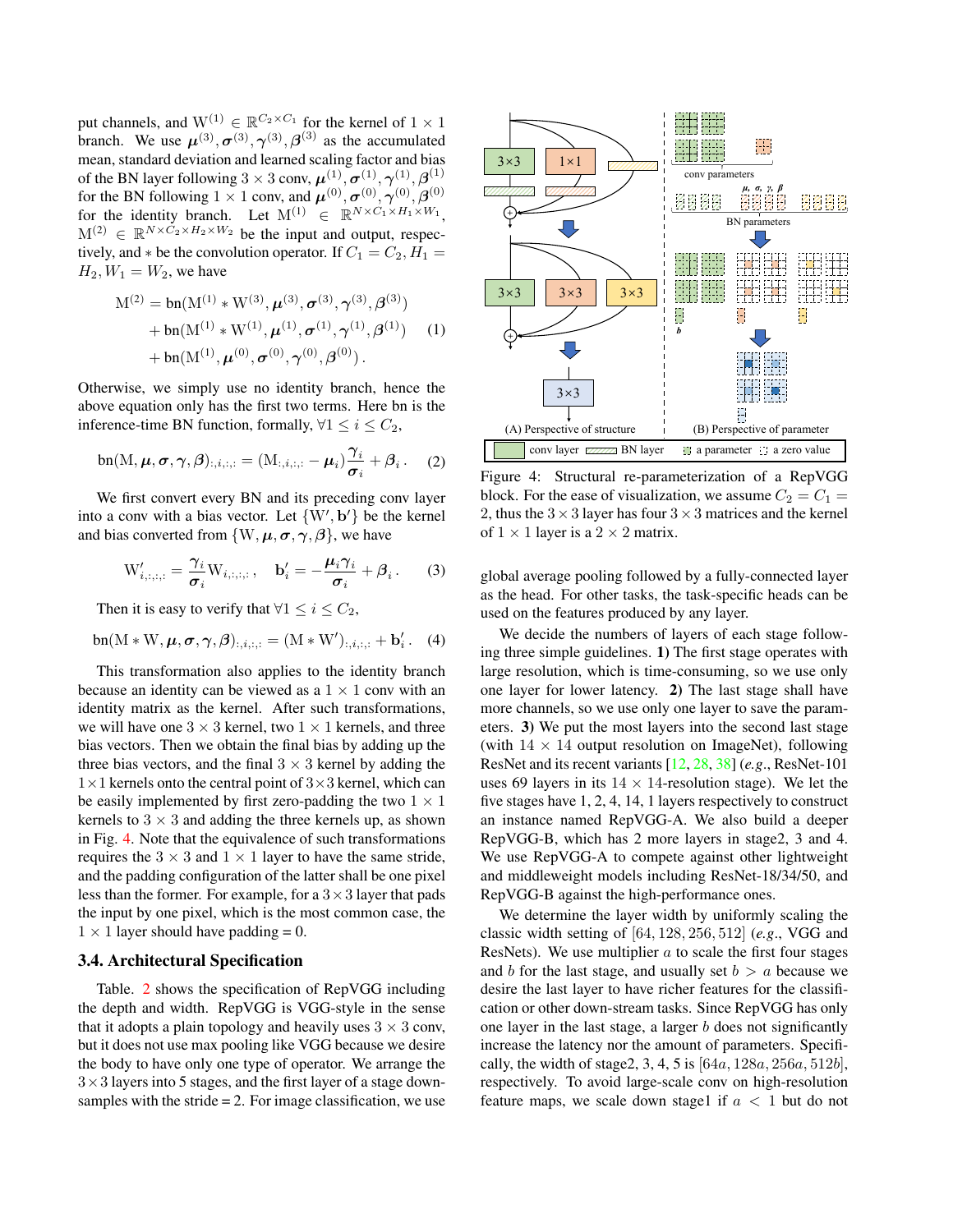| Stage |                | Output size   RepVGG-A                     | RepVGG-B                |
|-------|----------------|--------------------------------------------|-------------------------|
|       |                | $112 \times 112$   $1 \times min(64, 64a)$ | $1 \times min(64, 64a)$ |
| 2     | $56 \times 56$ | $2 \times 64a$                             | $4 \times 64a$          |
| 3     | $28 \times 28$ | $4 \times 128a$                            | $6 \times 128a$         |
| 4     | $14 \times 14$ | $14 \times 256a$                           | $16\times256a$          |
| 5     | $7 \times 7$   | $1 \times 512b$                            | $1 \times 512b$         |

<span id="page-5-3"></span><span id="page-5-0"></span>Table 2: Architectural specification of RepVGG. Here  $2 \times$ 64a means stage2 has 2 layers each with 64a channels.

scale it up, so that the width of stage1 is  $min(64, 64a)$ .

To further reduce the parameters and computations, we may optionally interleave groupwise  $3 \times 3$  conv layers with dense ones to trade accuracy for efficiency. Specifically, we set the number of groups  $g$  for the 3rd, 5th, 7th, ..., 21st layer of RepVGG-A and the additional 23rd, 25th and 27th layers of RepVGG-B. For the simplicity, we set q as 1, 2, or 4 globally for such layers without layer-wise tuning. We do not use adjacent groupwise conv layers because that would disable the inter-channel information exchange and bring a side effect [\[41\]](#page-9-9): outputs from a certain channel would be derived from only a small fraction of input channels. Note that the  $1 \times 1$  branch shall have the same g as the  $3 \times 3$  conv.

### 4. Experiments

We compare RepVGG with the baselines on ImageNet, justify the significance of structural re-parameterization by a series of ablation studies and comparisons, and verify the generalization performance on semantic segmentation [\[42\]](#page-9-15).

### 4.1. RepVGG for ImageNet Classification

We compare RepVGG with the classic and state-of-theart models including VGG-16 [\[31\]](#page-9-0), ResNet [\[12\]](#page-8-1), ResNeXt [\[38\]](#page-9-14), EfficientNet [\[35\]](#page-9-4), and RegNet [\[28\]](#page-9-7) on ImageNet-1K [\[6\]](#page-8-20), which comprises 1.28M images for training and 50K for validation. We use EfficientNet-B0/B3 and RegNet-3.2GF/12GF as the representatives for middleweight and heavyweight state-of-the-art models, respectively. We vary the multipliers  $a$  and  $b$  to generate a series of RepVGG models to compare against the baselines (Table. [3\)](#page-5-1).

We first compare RepVGG against ResNets [\[12\]](#page-8-1), which are the most common benchmarks. We use RepVGG-A0/A1/A2 for the comparisons with ResNet-18/34/50, respectively. To compare against the larger models, we construct the deeper RepVGG-B0/B1/B2/B3 with increasing width. For those RepVGG models with interleaved groupwise layers, we postfix g2/g4 to the model name.

For training the lightweight and middleweight models, we only use the simple data augmentation pipeline including random cropping and left-right flipping, following the official PyTorch example  $[27]$ . We use a global batch size of 256 on 8 GPUs, a learning rate initialized as 0.1 and cosine annealing for 120 epochs, standard SGD with momentum coefficient of 0.9 and weight decay of  $10^{-4}$  on the

<span id="page-5-1"></span>Table 3: RepVGG models defined by multipliers  $a$  and  $b$ .

| Name      | Layers of each stage | $\alpha$       | h                        |
|-----------|----------------------|----------------|--------------------------|
| RepVGG-A0 | 1, 2, 4, 14, 1       | 0.75           | 2.5                      |
| RepVGG-A1 | 1, 2, 4, 14, 1       |                | 2.5                      |
| RepVGG-A2 | 1, 2, 4, 14, 1       | 1.5            | 2.75                     |
| RepVGG-B0 | 1, 4, 6, 16, 1       | 1              | 2.5                      |
| RepVGG-B1 | 1, 4, 6, 16, 1       | $\mathfrak{D}$ | $\overline{4}$           |
| RepVGG-B2 | 1, 4, 6, 16, 1       | 2.5            | $\overline{\phantom{1}}$ |
| RepVGG-B3 | 1, 4, 6, 16, 1       | 3              | 5                        |

kernels of conv and fully-connected layers. For the heavyweight models including RegNetX-12GF, EfficientNet-B3 and RepVGG-B3, we use 5-epoch warmup, cosine learning rate annealing for 200 epochs, label smoothing [\[34\]](#page-9-2) and mixup  $[40]$  (following  $[13]$ ), and a data augmentation pipeline of Autoaugment [\[5\]](#page-8-22), random cropping and flipping. RepVGG-B2 and its g2/g4 variants are trained in both settings. We test the speed of every model with a batch size of 128 on a 1080Ti GPU <sup>[4](#page-5-2)</sup> by first feeding 50 batches to warm the hardware up, then 50 batches with time usage recorded. For the fair comparison, we test all the models on the same GPU, and all the conv-BN sequences of the baselines are also converted into a conv with bias (Eq. [3\)](#page-4-1).

Table. [4](#page-6-0) shows the favorable accuracy-speed tradeoff of RepVGG: RepVGG-A0 is 1.25% and 33% better than ResNet-18 in terms of accuracy and speed, RepVGG-A1 is 0.29%/64% better than ResNet-34, RepVGG-A2 is 0.17%/83% better than ResNet-50. With interleaved groupwise layers (g2/g4), the RepVGG models are further accelerated with reasonable accuracy decrease: RepVGG-B1g4 is 0.37%/101% better than ResNet-101, and RepVGG-B1g2 is impressively  $2.66 \times$  as fast as ResNet-152 with the same accuracy. Though the number of parameters is not our primary concern, all the above RepVGG models are more parameter-efficient than ResNets. Compared to the classic VGG-16, RepVGG-B2 has only 58% parameters, runs 10% faster and shows 6.57% higher accuracy. Compared to the highest-accuracy (74.5%) VGG to the best of our knowledge trained with RePr [\[26\]](#page-9-18) (a pruning-based training method), RepVGG-B2 outperforms by 4.28% in accuracy.

Compared with the state-of-the-art baselines, RepVGG also shows favorable performance, considering its simplicity: RepVGG-A2 is 1.37%/59% better than EfficientNet-B0, RepVGG-B1 performs 0.39% better than RegNetX-3.2GF and runs slightly faster. Notably, RepVGG models reach above 80% accuracy with 200 epochs (Table. [5\)](#page-6-2), which is the first time for plain models to catch up with the state-of-the-arts, to the best of our knowledge. Compared to RegNetX-12GF, RepVGG-B3 runs 31% faster, which is impressive considering that RepVGG does not require a lot

<span id="page-5-2"></span><sup>&</sup>lt;sup>4</sup>We use such a batch size because it is large enough to realize 100% GPU utilization of every tested model to simulate the actual application scenario pursuing the maximum QPS (Queries Per Second), and our GPU memory is insufficient for EfficientNet-B3 with a batch size of 256.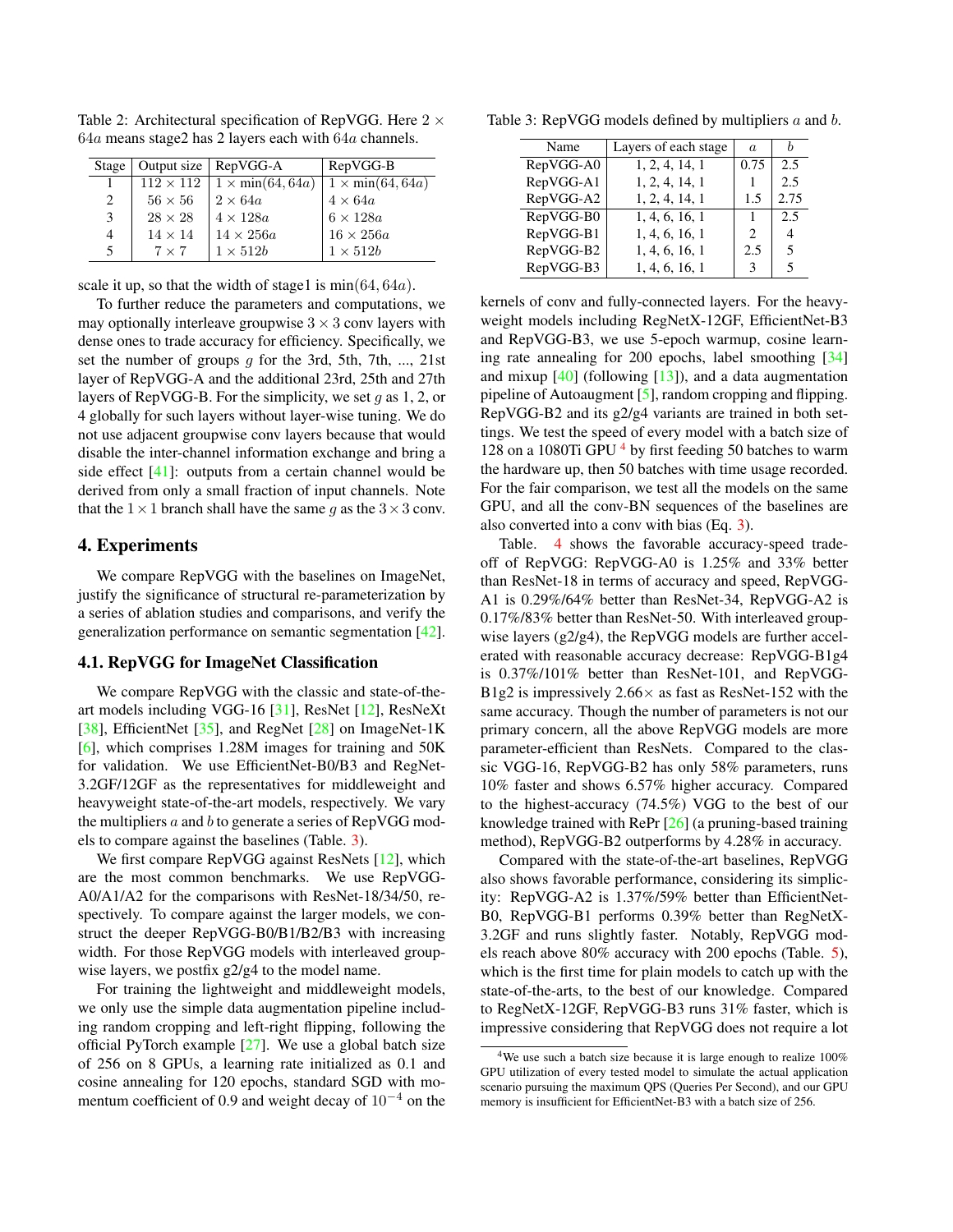<span id="page-6-3"></span><span id="page-6-0"></span>Table 4: Results trained on ImageNet with simple data augmentation in 120 epochs. The speed is tested on 1080Ti with a batch size of 128, full precision (fp32), and measured in examples/second. We count the theoretical FLOPs and Wino MULs as described in Sect. [2.4.](#page-2-2) The baselines are our implementations with the same training settings.

| Model           | $Top-1$<br>acc | Speed | Params<br>(M) | Theo<br><b>FLOPs</b><br>(B) | Wino<br><b>MULs</b><br>(B) |
|-----------------|----------------|-------|---------------|-----------------------------|----------------------------|
| RepVGG-A0       | 72.41          | 3256  | 8.30          | 1.4                         | 0.7                        |
| ResNet-18       | 71.16          | 2442  | 11.68         | 1.8                         | 1.0                        |
| RepVGG-A1       | 74.46          | 2339  | 12.78         | 2.4                         | 1.3                        |
| RepVGG-B0       | 75.14          | 1817  | 14.33         | 3.1                         | 1.6                        |
| ResNet-34       | 74.17          | 1419  | 21.78         | 3.7                         | 1.8                        |
| RepVGG-A2       | 76.48          | 1322  | 25.49         | 5.1                         | 2.7                        |
| RepVGG-B1g4     | 77.58          | 868   | 36.12         | 7.3                         | 3.9                        |
| EfficientNet-B0 | 75.11          | 829   | 5.26          | 0.4                         |                            |
| RepVGG-B1g2     | 77.78          | 792   | 41.36         | 8.8                         | 4.6                        |
| ResNet-50       | 76.31          | 719   | 25.53         | 3.9                         | 2.8                        |
| RepVGG-B1       | 78.37          | 685   | 51.82         | 11.8                        | 5.9                        |
| RegNetX-3.2GF   | 77.98          | 671   | 15.26         | 3.2                         | 2.9                        |
| RepVGG-B2g4     | 78.50          | 581   | 55.77         | 11.3                        | 6.0                        |
| $ResNeXt-50$    | 77.46          | 484   | 24.99         | 4.2                         | 4.1                        |
| RepVGG-B2       | 78.78          | 460   | 80.31         | 18.4                        | 9.1                        |
| ResNet-101      | 77.21          | 430   | 44.49         | 7.6                         | 5.5                        |
| VGG-16          | 72.21          | 415   | 138.35        | 15.5                        | 6.9                        |
| ResNet-152      | 77.78          | 297   | 60.11         | 11.3                        | 8.1                        |
| $ResNeXt-101$   | 78.42          | 295   | 44.10         | 8.0                         | 7.9                        |

<span id="page-6-2"></span>Table 5: Results on ImageNet trained in 200 epochs with Autoaugment [\[5\]](#page-8-22), label smoothing and mixup.

| Model           | Acc   |      | Speed Params | <b>FLOPs</b> | <b>MULs</b> |
|-----------------|-------|------|--------------|--------------|-------------|
| RepVGG-B2g4     | 79.38 | 581  | 55.77        | 11.3         | 6.0         |
| RepVGG-B3g4     | 80.21 | 464  | 75.62        | 16.1         | 8.4         |
| RepVGG-B3       | 80.52 | 363  | 110.96       | 26.2         | 12.9        |
| RegNetX-12GF    | 80.55 | 2.77 | 46.05        | 12.1         | 10.9        |
| EfficientNet-B3 | 79.31 | 224  | 12.19        | 1.8          |             |

of manpower to refine the design space like RegNet [\[28\]](#page-9-7), and the architectural hyper-parameters are set casually.

As two proxies of computational complexity, we count the theoretical FLOPs and Wino MULs as described in Sect. [2.4.](#page-2-2) For example, we found out that none of the conv in EfficientNet-B0/B3 is accelerated by Winograd algorithm. Table. [4](#page-6-0) shows Wino MULs is a better proxy on GPU, *e.g*., ResNet-152 runs slower than VGG-16 with lower theoretical FLOPs but higher Wino MULs. Of course, the actual speed should always be the golden standard.

### <span id="page-6-1"></span>4.2. Structural Re-parameterization is the Key

In this subsection, we verify the significance of our structural re-parameterization technique (Table. [6\)](#page-7-0). All the models are trained from scratch for 120 epochs with the same simple training settings described above. First, we conduct ablation studies by removing the identity and/or  $1 \times 1$  branch from every block of RepVGG-B0. With both branches removed, the training-time model degrades into an ordinary plain model and only achieves 72.39% accuracy. The accuracy is lifted to 73.15% with  $1 \times 1$  or 74.79% with identity. The accuracy of the full featured RepVGG-B0 is 75.14%, which is 2.75% higher than the ordinary plain model. Seen from the inference speed of the training-time (*i.e*., not yet converted) models, removing the identity and  $1 \times 1$  branches via structural re-parameterization brings significant speedup.

Then we construct a series of variants and baselines for comparison on RepVGG-B0 (Table. [7\)](#page-7-1). Again, all the models are trained from scratch in 120 epochs.

- **Identity w/o BN** removes the BN in identity branch.
- Post-addition BN removes the BN layers in the three branches and appends a BN layer after the addition. In other words, the position of BN is changed from preaddition to post-addition.
- +ReLU in branches inserts ReLU into each branch (after BN and before addition). Since such a block cannot be converted into a single conv layer, it is of no practical use, and we merely desire to see whether more nonlinearity will bring higher performance.
- **DiracNet** [\[39\]](#page-9-12) adopts a well-designed reparameterization of conv kernels, as introduced in Sect. [2.2.](#page-2-3) We use its official PyTorch code to build the layers to replace the original  $3 \times 3$  conv.
- Trivial Re-param is a simpler re-parameterization of conv kernels by directly adding an identity kernel to the  $3 \times 3$  kernel, which can be viewed a degraded version of DiracNet ( $\overline{W} = I + W$  [\[39\]](#page-9-12)).
- Asymmetric Conv Block (ACB) [\[10\]](#page-8-9) can be viewed as another form of structural re-parameterization. We compare with ACB to see whether the improvement of our structural re-parameterization is due to the component-level over-parameterization (*i.e*., the extra parameters making every  $3 \times 3$  conv stronger).
- Residual Reorg builds each stage by re-organizing it in a ResNet-like manner (2 layers per block). Specifically, the resultant model has one  $3 \times 3$  layer in the first and last stages and 2, 3, 8 residual blocks in stage2, 3, 4, and uses shortcuts just like ResNet-18/34.

We reckon the superiority of structural re-param over DiractNet and Trivial Re-param lies in the fact that the former relies on the actual dataflow through a concrete structure with nonlinear behavior (BN), while the latter merely uses another mathematical expression of conv kernels. The former "re-param" means "using the params of a structure to parameterize another structure", but the latter means "computing the params first with another set of params, then using them for other computations". With nonlinear components like a training-time BN, the former cannot be approximated by the latter. As evidences, the accuracy is decreased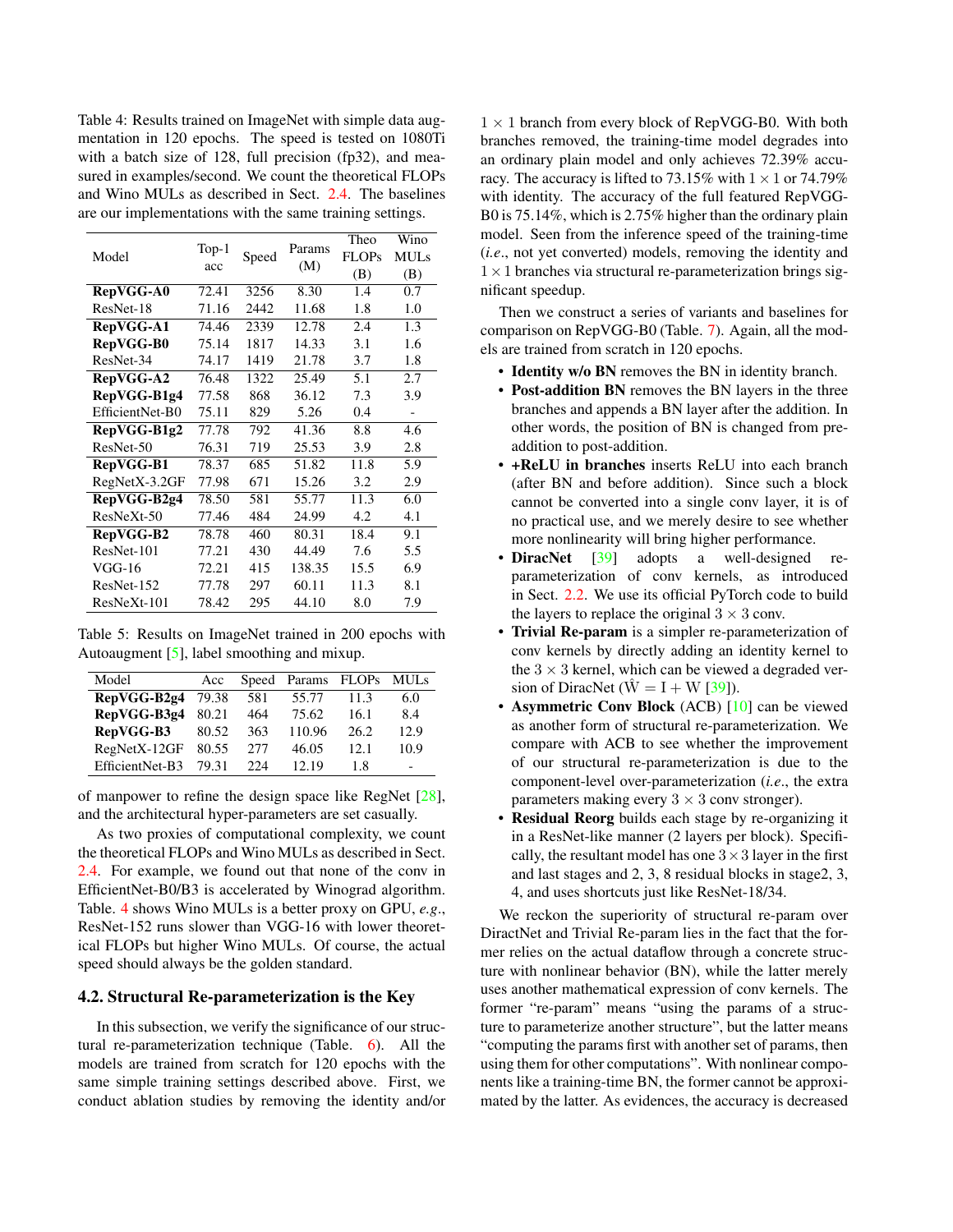<span id="page-7-3"></span><span id="page-7-0"></span>Table 6: Ablation studies with 120 epochs on RepVGG-B0. The inference speed w/o re-param (examples/s) is tested with the models before conversion (batch size=128). Note again that all the models have the same final structure.

| Identity | $1 \times 1$ |          | Inference speed |
|----------|--------------|----------|-----------------|
| branch   | branch       | Accuracy | w/o re-param    |
|          |              | 72.39    | 1810            |
|          |              | 74.79    | 1569            |
|          |              | 73.15    | 1230            |
|          |              | 75.14    | 1061            |

<span id="page-7-1"></span>Table 7: Comparison with variants and baselines on RepVGG-B0 trained in 120 epochs.

| Variant and baseline  | Accuracy |
|-----------------------|----------|
|                       |          |
| Identity w/o BN       | 74.18    |
| Post-addition BN      | 73.52    |
| Full-featured reparam | 75.14    |
| $+$ ReLU in branch    | 75.69    |
| DiracNet [39]         | 73.97    |
| Trivial Re-param      | 73.51    |
| $ACB$ [10]            | 73.58    |
| <b>Residual Reorg</b> | 74.56    |
|                       |          |

by removing the BN and improved by adding ReLU. In other words, though a RepVGG block can be equivalently converted into a single conv for inference, the inferencetime equivalence does not imply the training-time equivalence, as we cannot construct a conv layer to have the same training-time behavior as a RepVGG block.

The comparison with ACB suggests the success of RepVGG should not be simply attributed to the effect of over-parameterization of every component, since ACB uses more parameters but yields inferior performance. As a double check, we replace every  $3 \times 3$  conv of ResNet-50 with a RepVGG block and train from scratch for 120 epochs. The accuracy is 76.34%, which is merely 0.03% higher than the ResNet-50 baseline, suggesting that RepVGGstyle structural re-parameterization is not a generic overparameterization technique, but a methodology critical for training powerful plain ConvNets. Compared to Residual Reorg, a real residual network with the same number of  $3 \times 3$  conv and additional shortcuts for both training and inference, RepVGG outperforms by 0.58%, which is not surprising since RepVGG has far more branches. For example, the branches make stage4 of RepVGG an ensemble of  $2 \times 3^{15} = 2.8 \times 10^7$  models [\[36\]](#page-9-10), while the number for Residual Reorg is  $2^8 = 256$ .

### 4.3. Semantic Segmentation

We verify the generalization performance of ImageNetpretrained RepVGG for semantic segmentation on Cityscapes [\[4\]](#page-8-23) (Table. [8\)](#page-7-2). We use the PSPNet [\[42\]](#page-9-15) framework, a poly learning rate policy with base of 0.01 and power of 0.9, weight decay of  $10^{-4}$  and a global

<span id="page-7-2"></span>Table 8: Semantic segmentation on Cityscapes [\[4\]](#page-8-23) tested on the *validation* subset. The speed (examples/second) is tested with a batch size of 16, full precision (fp32), and input resolution of  $713\times713$  on the same 1080Ti GPU.

| <b>Backbone</b>  | Mean IoU | Mean pixel acc | Speed |
|------------------|----------|----------------|-------|
| RepVGG-B1g2-fast | 78.88    | 96.19          | 10.9  |
| ResNet-50        | 77.17    | 95.99          | 10.4  |
| RepVGG-B1g2      | 78.70    | 96.27          | 8.0   |
| RepVGG-B2-fast   | 79.52    | 96.36          | 6.9   |
| ResNet-101       | 78.51    | 96.30          | 6.7   |
| RepVGG-B2        | 80.57    | 96.50          | 45    |

batch size of 16 on 8 GPUs for 40 epochs. For the fair comparison, we only change the ResNet-50/101 backbone to RepVGG-B1g2/B2 and keep other settings identical. Following the official PSPNet-50/101 [\[42\]](#page-9-15) which uses dilated conv in the last two stages of ResNet-50/101, we also make all the  $3 \times 3$  conv layers in the last two stages of RepVGG-B1g2/B2 dilated. However, the current inefficient implementation of  $3 \times 3$  dilated conv (though the FLOPs is the same as  $3 \times 3$  regular conv) slows down the inference. For the ease of comparison, we build another two PSPNets (denoted by *fast*) with dilation only in the last 5 layers (*i.e*., the last 4 layers of stage4 and the only layer of stage5), so that the PSPNets run slightly faster than the ResNet-50/101-backbone counterparts. RepVGG backbones outperform ResNet-50 and ResNet-101 by 1.71% and 1.01% respectively in mean IoU with higher speed, and RepVGG-B1g2-fast outperforms the ResNet-101 backbone by 0.37 in mIoU and runs 62% faster. Interestingly, dilation seems more effective for larger models, as using more dilated conv layers does not improve the performance compared to RepVGG-B1g2-fast, but raises the mIoU of RepVGG-B2 by 1.05% with reasonable slowdown.

#### 4.4. Limitations

RepVGG models are fast, simple and practical ConvNets designed for the maximum speed on GPU and specialized hardware, less concerning the number of parameters. They are more parameter-efficient than ResNets but may be less favored than the mobile-regime models like MobileNets [ $16, 30, 15$  $16, 30, 15$  $16, 30, 15$ ] and ShuffleNets [ $41, 24$ ] for low-power devices.

### 5. Conclusion

We proposed RepVGG, a simple architecture with a stack of  $3 \times 3$  conv and ReLU, which is especially suitable for GPU and specialized inference chips. With our structural re-parameterization method, it reaches over 80% top-1 accuracy on ImageNet and shows favorable speed-accuracy trade-off compared to the state-of-the-art models.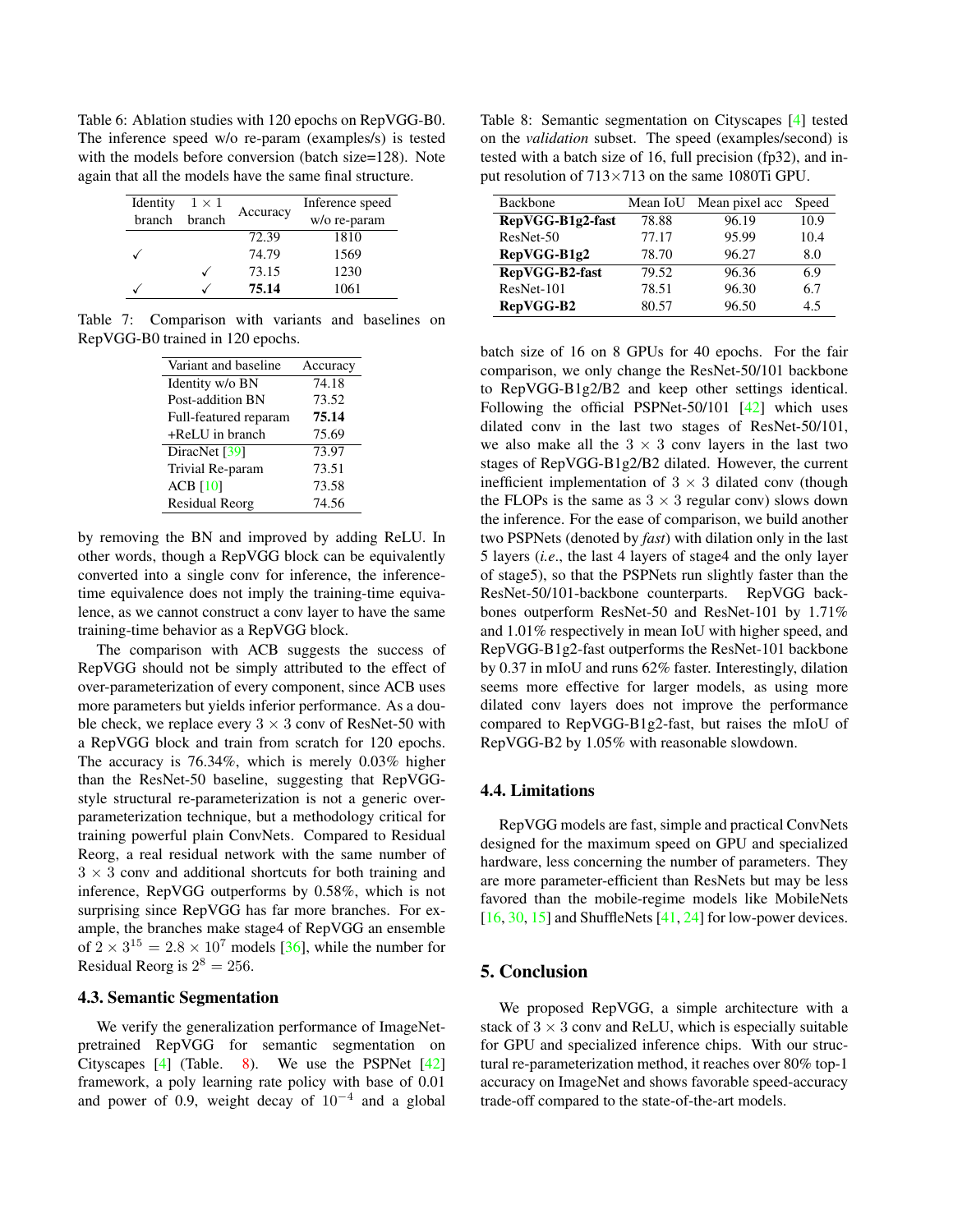# References

- <span id="page-8-10"></span>[1] Jinming Cao, Yangyan Li, Mingchao Sun, Ying Chen, Dani Lischinski, Daniel Cohen-Or, Baoquan Chen, and Changhe Tu. Do-conv: Depthwise over-parameterized convolutional layer. *arXiv preprint arXiv:2006.12030*, 2020. [3](#page-2-4)
- <span id="page-8-12"></span>[2] Sharan Chetlur, Cliff Woolley, Philippe Vandermersch, Jonathan Cohen, John Tran, Bryan Catanzaro, and Evan Shelhamer. cudnn: Efficient primitives for deep learning. *arXiv preprint arXiv:1410.0759*, 2014. [3](#page-2-4)
- <span id="page-8-4"></span>[3] François Chollet. Xception: Deep learning with depthwise separable convolutions. In *Proceedings of the IEEE conference on computer vision and pattern recognition*, pages 1251–1258, 2017. [1](#page-0-1)
- <span id="page-8-23"></span>[4] Marius Cordts, Mohamed Omran, Sebastian Ramos, Timo Rehfeld, Markus Enzweiler, Rodrigo Benenson, Uwe Franke, Stefan Roth, and Bernt Schiele. The cityscapes dataset for semantic urban scene understanding. In *2016 IEEE Conference on Computer Vision and Pattern Recognition, CVPR 2016, Las Vegas, NV, USA, June 27-30, 2016*, pages 3213–3223. IEEE Computer Society, 2016. [8](#page-7-3)
- <span id="page-8-22"></span>[5] Ekin D Cubuk, Barret Zoph, Dandelion Mane, Vijay Vasudevan, and Quoc V Le. Autoaugment: Learning augmentation strategies from data. In *Proceedings of the IEEE conference on computer vision and pattern recognition*, pages 113–123, 2019. [6,](#page-5-3) [7](#page-6-3)
- <span id="page-8-20"></span>[6] Jia Deng, Wei Dong, Richard Socher, Li-Jia Li, Kai Li, and Li Fei-Fei. Imagenet: A large-scale hierarchical image database. In *Computer Vision and Pattern Recognition, 2009. CVPR 2009. IEEE Conference on*, pages 248–255. IEEE, 2009. [6](#page-5-3)
- <span id="page-8-18"></span>[7] Xiaohan Ding, Guiguang Ding, Yuchen Guo, and Jungong Han. Centripetal sgd for pruning very deep convolutional networks with complicated structure. In *Proceedings of the IEEE Conference on Computer Vision and Pattern Recognition*, pages 4943–4953, 2019. [4](#page-3-2)
- <span id="page-8-17"></span>[8] Xiaohan Ding, Guiguang Ding, Yuchen Guo, Jungong Han, and Chenggang Yan. Approximated oracle filter pruning for destructive cnn width optimization. In *International Conference on Machine Learning*, pages 1607–1616, 2019. [4](#page-3-2)
- <span id="page-8-19"></span>[9] Xiaohan Ding, Guiguang Ding, Jungong Han, and Sheng Tang. Auto-balanced filter pruning for efficient convolutional neural networks. In *Thirty-Second AAAI Conference on Artificial Intelligence*, 2018. [4](#page-3-2)
- <span id="page-8-9"></span>[10] Xiaohan Ding, Yuchen Guo, Guiguang Ding, and Jungong Han. Acnet: Strengthening the kernel skeletons for powerful cnn via asymmetric convolution blocks. In *Proceedings of the IEEE International Conference on Computer Vision*, pages 1911–1920, 2019. [3,](#page-2-4) [7,](#page-6-3) [8](#page-7-3)
- <span id="page-8-11"></span>[11] Shuxuan Guo, Jose M Alvarez, and Mathieu Salzmann. Expandnets: Linear over-parameterization to train compact convolutional networks. *Advances in Neural Information Processing Systems*, 33, 2020. [3](#page-2-4)
- <span id="page-8-1"></span>[12] Kaiming He, Xiangyu Zhang, Shaoqing Ren, and Jian Sun. Deep residual learning for image recognition. In *Proceedings of the IEEE conference on computer vision and pattern recognition*, pages 770–778, 2016. [1,](#page-0-1) [2,](#page-1-2) [5,](#page-4-2) [6](#page-5-3)
- <span id="page-8-21"></span>[13] Tong He, Zhi Zhang, Hang Zhang, Zhongyue Zhang, Junyuan Xie, and Mu Li. Bag of tricks for image classification with convolutional neural networks. In *Proceedings of the IEEE Conference on Computer Vision and Pattern Recognition*, pages 558–567, 2019. [6](#page-5-3)
- <span id="page-8-16"></span>[14] Yihui He, Xiangyu Zhang, and Jian Sun. Channel pruning for accelerating very deep neural networks. In *International Conference on Computer Vision (ICCV)*, volume 2, page 6, 2017. [4](#page-3-2)
- <span id="page-8-24"></span>[15] Andrew Howard, Ruoming Pang, Hartwig Adam, Quoc V. Le, Mark Sandler, Bo Chen, Weijun Wang, Liang-Chieh Chen, Mingxing Tan, Grace Chu, Vijay Vasudevan, and Yukun Zhu. Searching for mobilenetv3. In *2019 IEEE/CVF International Conference on Computer Vision, ICCV 2019, Seoul, Korea (South), October 27 - November 2, 2019*, pages 1314–1324. IEEE, 2019. [8](#page-7-3)
- <span id="page-8-5"></span>[16] Andrew G Howard, Menglong Zhu, Bo Chen, Dmitry Kalenichenko, Weijun Wang, Tobias Weyand, Marco Andreetto, and Hartwig Adam. Mobilenets: Efficient convolutional neural networks for mobile vision applications. *arXiv preprint arXiv:1704.04861*, 2017. [1,](#page-0-1) [8](#page-7-3)
- <span id="page-8-2"></span>[17] Gao Huang, Zhuang Liu, Laurens van der Maaten, and Kilian Q. Weinberger. Densely connected convolutional networks. In *2017 IEEE Conference on Computer Vision and Pattern Recognition, CVPR 2017, Honolulu, HI, USA, July 21-26, 2017*, pages 2261–2269. IEEE Computer Society, 2017. [1,](#page-0-1) [2](#page-1-2)
- <span id="page-8-13"></span>[18] Intel. Intel mkl. [https://software.intel.com/](https://software.intel.com/content/www/us/en/develop/tools/math-kernel-library.html) [content / www / us / en / develop / tools / math](https://software.intel.com/content/www/us/en/develop/tools/math-kernel-library.html)  [kernel-library.html](https://software.intel.com/content/www/us/en/develop/tools/math-kernel-library.html), 2020. [3](#page-2-4)
- <span id="page-8-0"></span>[19] Sergey Ioffe and Christian Szegedy. Batch normalization: Accelerating deep network training by reducing internal covariate shift. In *International Conference on Machine Learning*, pages 448–456, 2015. [1,](#page-0-1) [2,](#page-1-2) [4](#page-3-2)
- <span id="page-8-14"></span>[20] Andrew Lavin and Scott Gray. Fast algorithms for convolutional neural networks. In *Proceedings of the IEEE Conference on Computer Vision and Pattern Recognition*, pages 4013–4021, 2016. [3](#page-2-4)
- <span id="page-8-7"></span>[21] Yann LeCun, Léon Bottou, Yoshua Bengio, and Patrick Haffner. Gradient-based learning applied to document recognition. *Proceedings of the IEEE*, 86(11):2278–2324, 1998. [3](#page-2-4)
- <span id="page-8-15"></span>[22] Hao Li, Asim Kadav, Igor Durdanovic, Hanan Samet, and Hans Peter Graf. Pruning filters for efficient convnets. *arXiv preprint arXiv:1608.08710*, 2016. [4](#page-3-2)
- <span id="page-8-3"></span>[23] Chenxi Liu, Barret Zoph, Maxim Neumann, Jonathon Shlens, Wei Hua, Li-Jia Li, Li Fei-Fei, Alan Yuille, Jonathan Huang, and Kevin Murphy. Progressive neural architecture search. In *Proceedings of the European Conference on Computer Vision (ECCV)*, pages 19–34, 2018. [1,](#page-0-1) [2](#page-1-2)
- <span id="page-8-6"></span>[24] Ningning Ma, Xiangyu Zhang, Hai-Tao Zheng, and Jian Sun. Shufflenet v2: Practical guidelines for efficient cnn architecture design. In *Proceedings of the European conference on computer vision (ECCV)*, pages 116–131, 2018. [1,](#page-0-1) [3,](#page-2-4) [4,](#page-3-2) [8](#page-7-3)
- <span id="page-8-8"></span>[25] Oyebade K Oyedotun, Djamila Aouada, Björn Ottersten, et al. Going deeper with neural networks without skip connections. In *2020 IEEE International Conference on Image Processing (ICIP)*, pages 1756–1760. IEEE, 2020. [3](#page-2-4)